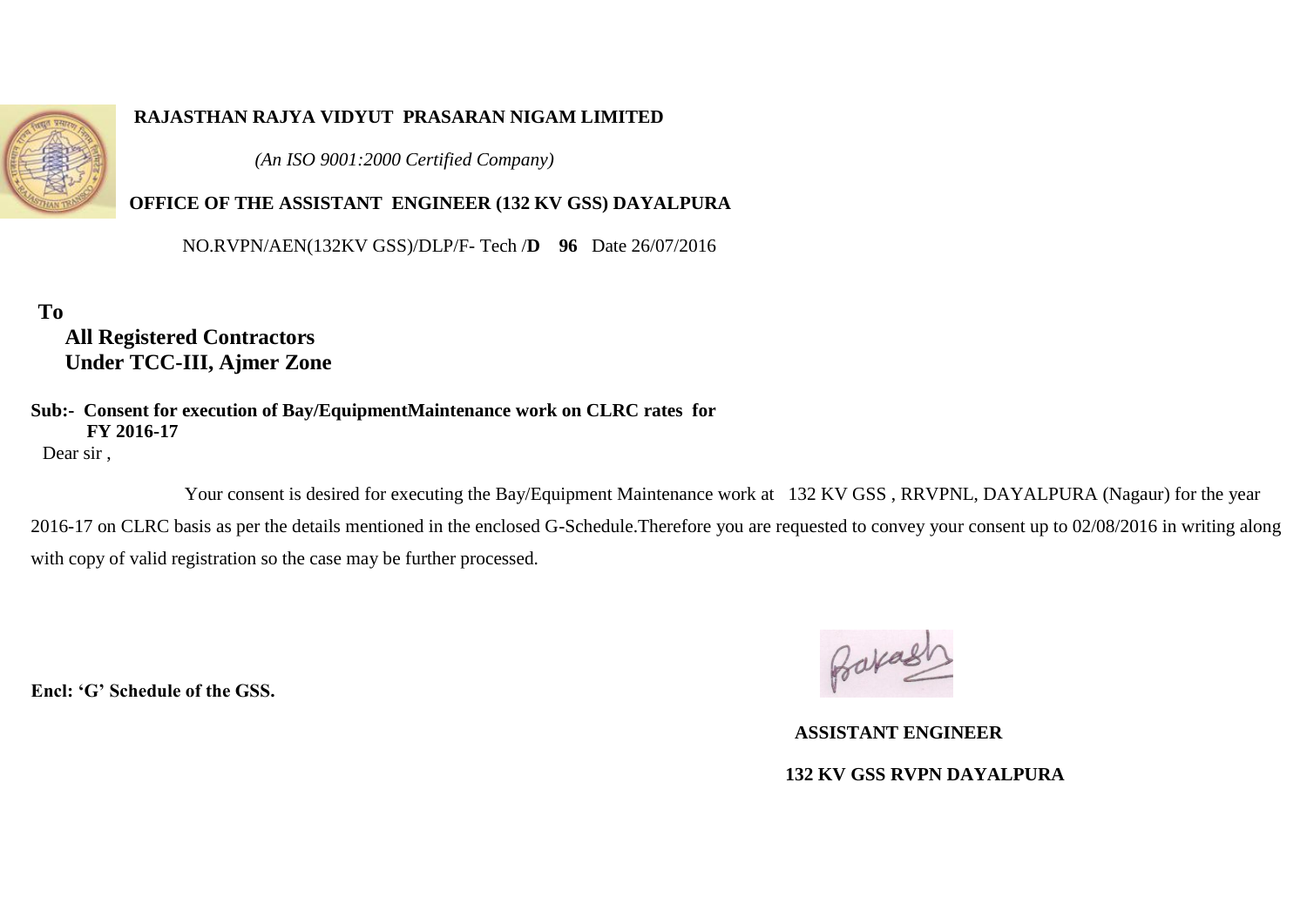# **G-Schedule for Maintenance of Power Transformers at 132 kV GSS Dayalpura, Nagaur**

| S.No. Particulars                                                                                                              |                            | Frequency | Unit       | <b>BSR</b> Rates | Qty. | Amount |  |  |
|--------------------------------------------------------------------------------------------------------------------------------|----------------------------|-----------|------------|------------------|------|--------|--|--|
| (A) Maintenance of Power Transformer for the following types of Power Transformer (All spares,                                 |                            |           |            |                  |      |        |  |  |
| Lubricating material and only special T&P shall be provided by RVPN Cleaning material and general T&P                          |                            |           |            |                  |      |        |  |  |
| shall be arrange by the contractor.)                                                                                           |                            |           |            |                  |      |        |  |  |
| a) Cleaning of porcelain of bushing.                                                                                           |                            |           |            |                  |      |        |  |  |
| b) Checking of tightness of clamps & connectors.                                                                               |                            |           |            |                  |      |        |  |  |
| c) Cleaning of Buchlolz $&$ oil surge relays.                                                                                  |                            |           |            |                  |      |        |  |  |
| d) Cleaning of glasses of all oil level indicators.                                                                            |                            |           |            |                  |      |        |  |  |
| e) Cleaning of marshalling box, cooler control cubicle, thermometer, etc., as provided.                                        |                            |           |            |                  |      |        |  |  |
| f) Assistance to RVPN in attending to oil leakage from Tr. Body $\&$ Bushings.                                                 |                            |           |            |                  |      |        |  |  |
| g) Checking of oil level in oil filled bushing.                                                                                |                            |           |            |                  |      |        |  |  |
| h) Checking of Dry col air drying system.                                                                                      |                            |           |            |                  |      |        |  |  |
| i) Assistance to RVPN in measurement of IR values.                                                                             |                            |           |            |                  |      |        |  |  |
| i) Assistance to RVPN in measurement of earth resistance.                                                                      |                            |           |            |                  |      |        |  |  |
| k) Assistance to RVPN in testing of PRD.                                                                                       |                            |           |            |                  |      |        |  |  |
| 1) Assistance to RVPN in checking of tripping circuit of Buchloz $\&$ WDG, oil temperature.<br>controls and protection scheme. |                            |           |            |                  |      |        |  |  |
| m) Checking of OLTC gear operations.                                                                                           |                            |           |            |                  |      |        |  |  |
| Assistance to RVPN in checking of auto circuit of cooling bank.                                                                |                            |           |            |                  |      |        |  |  |
| Assistance to RVPN in Taking of oil samples for testing.<br>O)                                                                 |                            |           |            |                  |      |        |  |  |
| Assistance to RVPN in carrying out other special measurements as may be required.<br>p)                                        |                            |           |            |                  |      |        |  |  |
| Providing of other related work assistance as may be required by work in charges.<br>q)                                        |                            |           |            |                  |      |        |  |  |
|                                                                                                                                |                            |           |            |                  |      |        |  |  |
|                                                                                                                                | (Freq. X Rate X Qty.)      |           |            |                  |      |        |  |  |
| 132/33 kV, 20/25 MVA Transformer                                                                                               | $(1 \times 1220 \times 1)$ | one time  | No.<br>No. | 1220             |      | 1220   |  |  |
| 33/0.4 kV, 250 kVA Station Tr.                                                                                                 | (1 x 774 x 1)              | One time  |            | 774              |      | 774    |  |  |

Total cost as per BSR for One year -

(Rupees one thousand Nine hundred nighty four only)



---------------

-------------------

------------------

1994.00

------

-------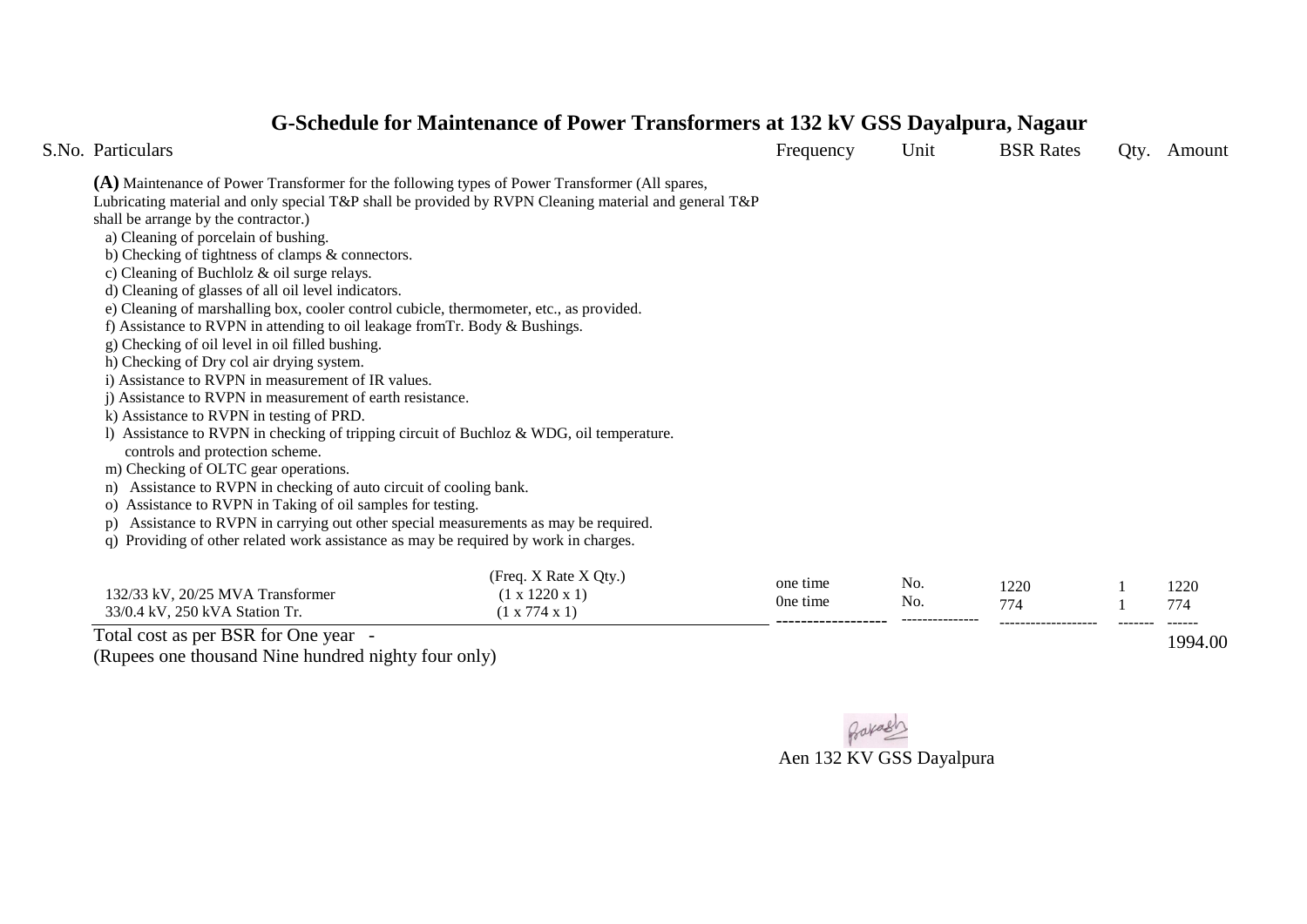## **G-Schedule for Maintenance of Bay Equipment at 132 kV GSS Dayalpura, Nagaur**

| S.No Particulars                                                                                                                                                                                                                                                                                                                                                                                                                                                                                                                                                                                                                                                                                                                                                                      |                                                          | cy                   |            | Rates        | Frequen Unit BSR Qty. Amount |
|---------------------------------------------------------------------------------------------------------------------------------------------------------------------------------------------------------------------------------------------------------------------------------------------------------------------------------------------------------------------------------------------------------------------------------------------------------------------------------------------------------------------------------------------------------------------------------------------------------------------------------------------------------------------------------------------------------------------------------------------------------------------------------------|----------------------------------------------------------|----------------------|------------|--------------|------------------------------|
| <b>(B)</b> Maintenance work of following bay equipment such as Circuit Breaker, Current Transformers, Lightening Arrestors,<br>Isolators, CVTs. PLCC Equipment and corresponding control and Relay Panels, (All spares, Lubricating material and only<br>special T&P shall be provided by RVPN Cleaning material and general T&P shall be arranged by the contractor.)<br>a) Checking of lightness of clamps & connections<br>b) Cleaning of all Insulators.<br>c) Assistance to RVPN in attending oil leakage, if any.<br>d) Cleaning of all Junction Boxes and secondary terminal boxes.<br>e) Assistance to RVPN in checking of operation of CB through relays and verfying various logic and control circuit and                                                                  |                                                          |                      |            |              |                              |
| annunciation circuits.<br>f) Assistance to RVPN in measurement of CB operation timings.<br>g) Checking of Isolator operation and its alignments.<br>h) Checking of gas pressures like SF6 $\&$ N2 in circuit breakers/CTs, etc.<br>i) Assistance to RVPN in measurement of IR values of Las, Cts, and CVTs.<br>j) Lubrication of defined parts of all equipment at all required points.<br>k) Washing the equipment, in case oil stains are present, then washing is to be done with use of detergent.<br>1) Cleaning of $C & R$ panel from inside.<br>m) Tightening of clamps & connectors and spacers on overhead bus conductors and gantries (at maximum height of 25<br>metres using safety belts)<br>n) Providing other related work assistance as may be required by In charge. |                                                          |                      |            |              |                              |
| 132 kV Bay<br>33 kV Bay                                                                                                                                                                                                                                                                                                                                                                                                                                                                                                                                                                                                                                                                                                                                                               | $(1 \times 1892 \times 3)$<br>$(1 \times 1666 \times 6)$ | one time<br>one time | No.<br>No. | 1892<br>1666 | 5676<br>9996                 |

(B) Total cost as per BSR for One year - (Rupees Fifteen thousand Six hundred Seventy Two only)

15672.00

 $\overline{a}$ 

Bakasi Aen 132 KV GSS Dayalpura

l

l

l

 $\overline{a}$